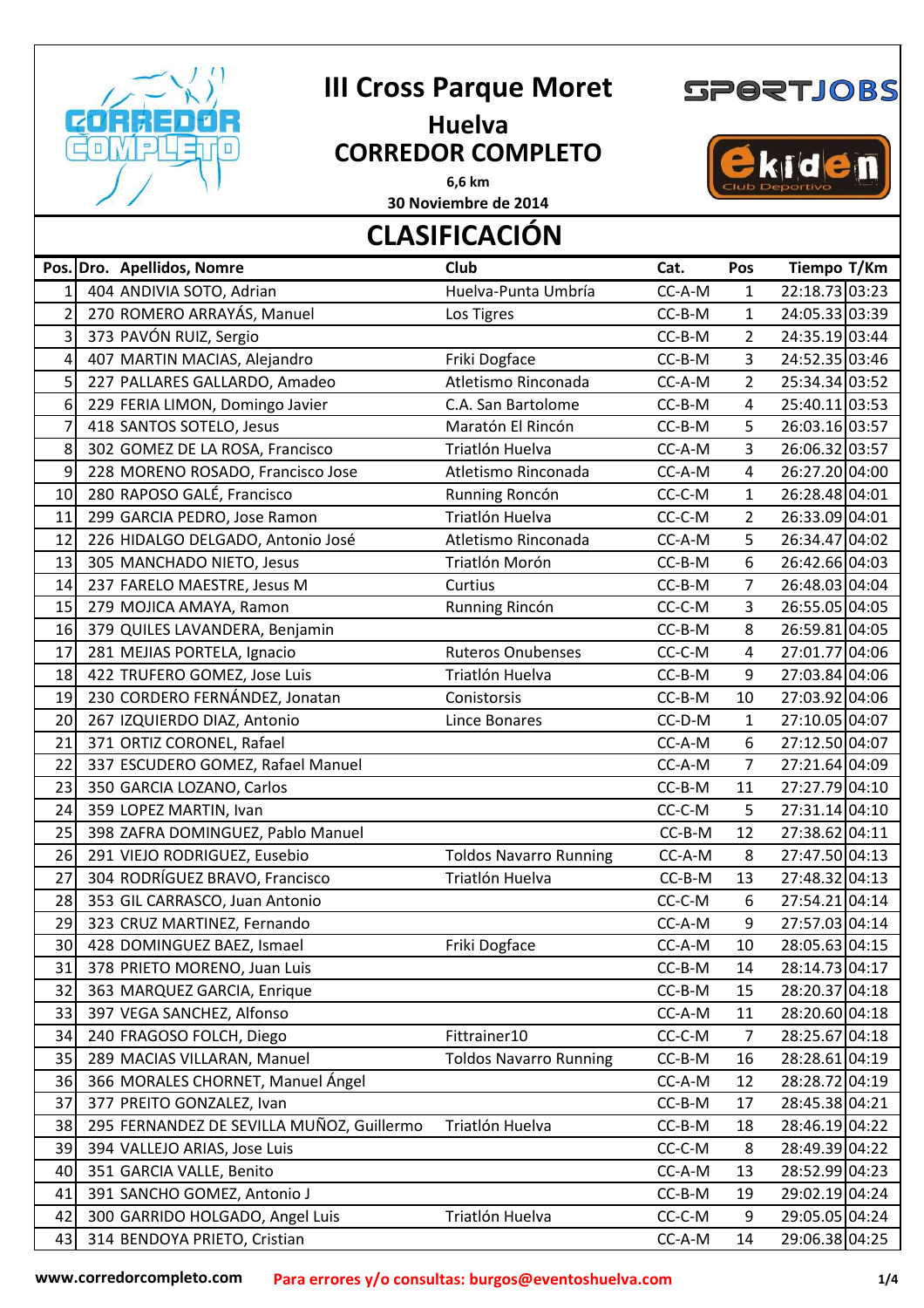|    |                 | Pos. Dro. Apellidos, Nomre             | Club                            | Cat.     | Pos            | Tiempo T/Km    |
|----|-----------------|----------------------------------------|---------------------------------|----------|----------------|----------------|
| 44 |                 | 238 PEREZ DEL COJO, Javier             | El Zanahorio                    | CC-B-M   | 20             | 29:06.69 04:25 |
| 45 |                 | 259 PONCE CRUZ, Miguel Angel           | <b>Golfitness Crazy Runners</b> | CC-B-M   | 21             | 29:11.24 04:25 |
| 46 |                 | 320 CHAZO IGNACIO, Juan                |                                 | CC-C-M   | 10             | 29:15.12 04:26 |
| 47 |                 | 204 PONCE SUAREZ, Carolina             | El Zanahorio                    | CC-A-F   | $\mathbf{1}$   | 29:16.72 04:26 |
| 48 |                 | 260 PONCE CRUZ, Jevier                 | <b>Golfitness Crazy Runners</b> | CC-B-M   | 22             | 29:19.58 04:27 |
| 49 |                 | 415 BELTRÁN BARBERÁN, David            | Curtius                         | CC-B-M   | 23             | 29:20.15 04:27 |
| 50 |                 | 232 VERDEJO ROCATALIATA, Miguel        | Corrales                        | CC-B-M   | 24             | 29:23.85 04:27 |
| 51 | 372 OXLEY, Neil |                                        |                                 | CC-D-M   | $\overline{2}$ | 29:27.81 04:28 |
| 52 |                 | 272 RUIZ GIL, Ricardo                  | Maratón Cepsa                   | CC-B-M   | 25             | 29:31.62 04:28 |
| 53 |                 | 294 CATALÁ ORTEGA, Pablo P.            | Triatlón Huelva                 | CC-B-M   | 26             | 29:32.23 04:29 |
| 54 |                 | 265 TOSCANO GARRIDO, Agustín           | Klifik                          | CC-A-M   | 15             | 29:35.55 04:29 |
| 55 | 221 RUS, Dochia |                                        | Correcaminos La Palma           | CC-A-F   | $\overline{2}$ | 29:35.72 04:29 |
| 56 |                 | 285 ORTEGA RODRIGUEZ, Juan             | Sport-Rincón                    | CC-B-M   | 27             | 29:35.80 04:29 |
| 57 |                 | 315 BLANCO DOMINGUEZ, Domingo          |                                 | CC-C-M   | 11             | 29:38.22 04:29 |
| 58 |                 | 365 MAZA ROLDÁN, Victor                |                                 | CC-A-M   | 16             | 29:39.45 04:30 |
| 59 |                 | 216 MACIAS QUIÑONES, Alicia            |                                 | CC-C-F   | $\mathbf{1}$   | 29:42.39 04:30 |
| 60 |                 | 380 REYES SEQUERA, Paco                |                                 | CC-B-M   | 28             | 29:49.72 04:31 |
| 61 |                 | 376 PEREZ PANCHO, Ruben                |                                 | CC-B-M   | 29             | 29:49.86 04:31 |
| 62 |                 | 317 CANEDA GONZALEZ, Jose              |                                 | CC-B-M   | 30             | 29:51.82 04:31 |
| 63 |                 | 219 QUIÑONES DE LA FUENTE, Marta Maria |                                 | CC-B-F   | $\mathbf{1}$   | 29:55.80 04:32 |
| 64 |                 | 310 ALONSO CORREA, Francisco           |                                 | CC-C-M   | 12             | 30:02.24 04:33 |
| 65 |                 | 258 VAZQUEZ PERDIGONES, Lorenzo        | Golfitness                      | CC-B-M   | 31             | 30:03.91 04:33 |
| 66 |                 | 275 GOMEZ VALLE, Jose Manuel           | Meeee                           | CC-A-M   | 17             | 30:12.31 04:35 |
| 67 |                 | 322 CORDOBA GOMEZ, Juan                |                                 | CC-C-M   | 13             | 30:13.06 04:35 |
| 68 |                 | 252 MORAN SANCHEZ, Luis Manuel         | Gambrinus Runner                | CC-C-M   | 14             | 30:14.28 04:35 |
| 69 |                 | 429 ROSADO GOMEZ, Oscar                |                                 | CC-B-M   | 32             | 30:18.41 04:36 |
| 70 |                 | 306 GALLEGO CARRASCO, Jesus            | Tribu de las Tortugas           | CC-A-M   | 18             | 30:23.67 04:36 |
| 71 |                 | 329 DELGADO DOMINGUEZ, Ivan            |                                 | CC-A-M   | 19             | 30:24.88 04:36 |
| 72 |                 | 406 GOMEZ DOMINGUEZ, Juan Manuel       | Friki Dogface                   | CC-A-M   | 20             | 30:25.72 04:37 |
| 73 |                 | 340 FARGAS SILVA, Javier               |                                 | CC-A-M   | 21             | 30:26.82 04:37 |
| 74 |                 | 286 RUIZ CONTRERAS, Santiago           | Sport-Rincón                    | CC-C-M   | 15             | 30:27.15 04:37 |
| 75 |                 | 249 INFANTE GACIA, Jose Ignacio        | Gambrinus Runner                | CC-A-M   | 22             | 30:27.77 04:37 |
| 76 |                 | 369 MUÑIZ ADAME, Luis Julian           |                                 | CC-A-M   | 23             | 30:29.39 04:37 |
| 77 |                 | 408 RAMIREZ DE LOS SANTOS, Juan Manuel | Friki Dogface                   | CC-B-M   | 33             | 30:33.97 04:38 |
| 78 |                 | 355 GONZÁLEZ FRANCO, Javier            |                                 | CC-B-M   | 34             | 30:36.13 04:38 |
| 79 |                 | 326 CUMPLIDO DOMINGUEZ, Mario          |                                 | CC-B-M   | 35             | 30:39.77 04:39 |
| 80 |                 | 364 MARTÍN RIVERO, Francisco A         |                                 | CC-B-M   | 36             | 30:41.11 04:39 |
| 81 |                 | 233 RODRIGUEZ ALCAZAR, Alfonso         | Correcaminos La Palma           | CC-A-M   | 24             | 30:41.36 04:39 |
| 82 |                 | 331 DELGADO DURAN, Jose Manuel         |                                 | CC-C-M   | 16             | 30:42.35 04:39 |
| 83 |                 | 256 CALERO TOSCANO, Beni               | Golfitness                      | CC-C-M   | 17             | 30:42.45 04:39 |
| 84 |                 | 358 LOPEZ DE LOS SANTOS, Alejandro     |                                 | $CC-C-M$ | 18             | 30:42.93 04:39 |
| 85 |                 | 262 FERNANDEZ TORONJO, Juan Jose       | Huelva-Punta Umbría             | CC-B-M   | 37             | 30:46.09 04:40 |
| 86 |                 | 241 RODRÍGUEZ GARCIA, Alberto          | Fittrainer10                    | CC-C-M   | 19             | 30:48.73 04:40 |
| 87 |                 | 344 FERNANDEZ GONZALEZ, Emilio         |                                 | CC-C-M   | 20             | 30:49.63 04:40 |
| 88 |                 | 284 ALEJANDRE PRIETO, Antonio          | Sport-Rincón                    | CC-C-M   | 21             | 30:54.87 04:41 |
| 89 |                 | 382 RODRIGUEZ GARCIA, Rafael           |                                 | CC-A-M   | 25             | 30:59.60 04:42 |
| 90 |                 | 362 MANCHA GARCÍA, Pedro               |                                 | CC-B-M   | 38             | 31:00.47 04:42 |
| 91 |                 | 308 ACUÑA DOMINGUZ, Alejandro          |                                 | CC-A-M   | 26             | 31:03.72 04:42 |
| 92 |                 | 343 FERNANDEZ GASCÓN, Juan Antonio     |                                 | CC-A-M   | 27             | 31:05.70 04:43 |
| 93 |                 | 395 VAZQUEZ FERNANDEZ, Juan            |                                 | CC-B-M   | 39             | 31:05.98 04:43 |
| 94 |                 | 411 ALVES MATEUS, Juan Carlos          | Piranchelo                      | CC-C-M   | 22             | 31:17.69 04:44 |
| 95 |                 | 393 VALLE RUIZ, Peregim                |                                 | CC-A-M   | 28             | 31:19.04 04:45 |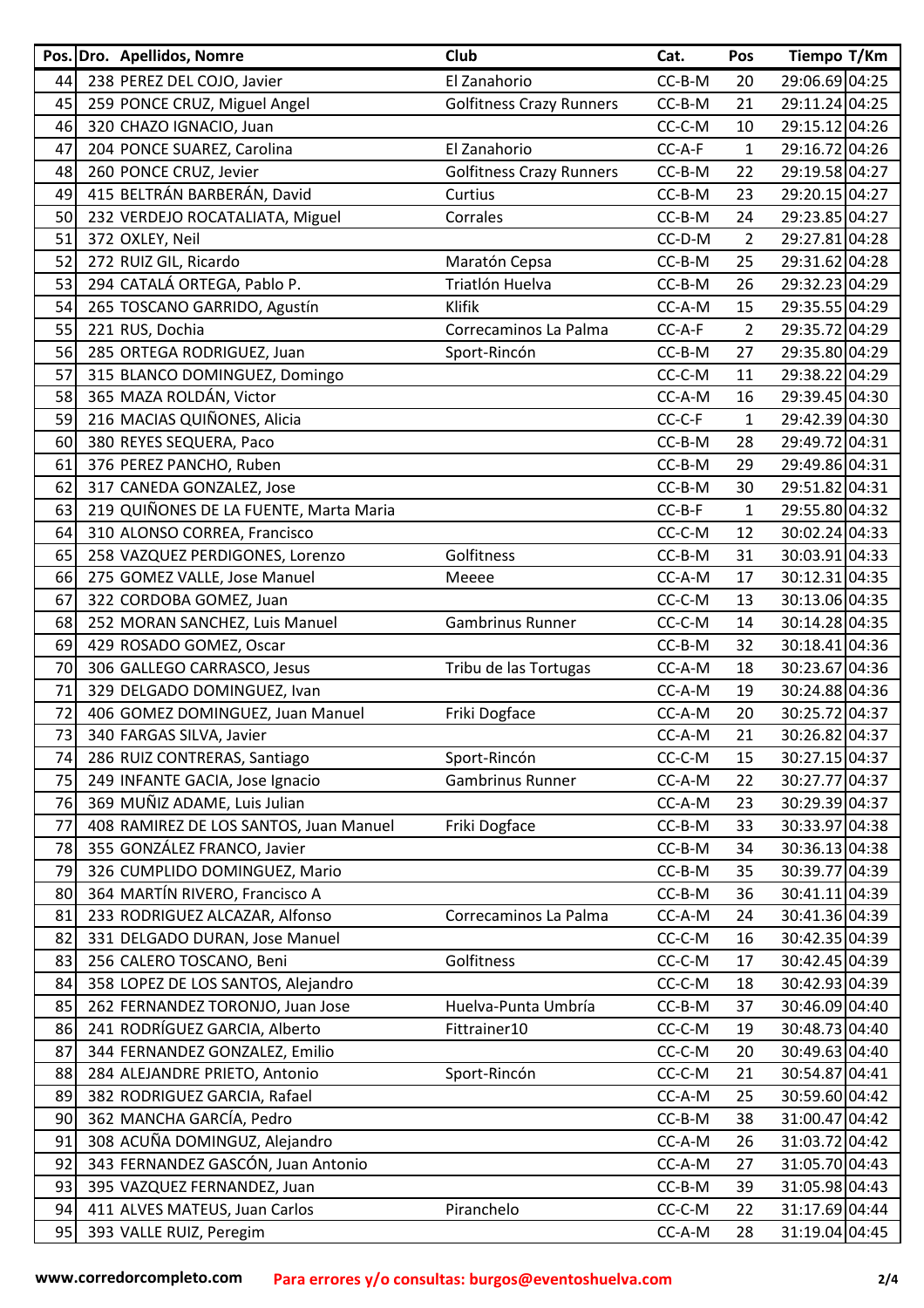|     | Pos. Dro. Apellidos, Nomre               | Club                            | Cat.     | Pos            | Tiempo T/Km    |
|-----|------------------------------------------|---------------------------------|----------|----------------|----------------|
| 96  | 342 FERNANDEZ GARCES, Javier             |                                 | CC-B-M   | 40             | 31:24.15 04:45 |
| 97  | 368 MOYA MATEO, Javier                   |                                 | CC-A-M   | 29             | 31:26.43 04:46 |
| 98  | 307 SILVAN ANDIVIA, Manuel               | Tribu de las Tortugas           | CC-B-M   | 41             | 31:26.82 04:46 |
| 99  | 205 GARCÍA DEL VALLE, Alicia             | Golfitness                      | CC-B-F   | $\overline{2}$ | 31:33.51 04:47 |
| 100 | 425 FRANCO MASDELO, Pablo                | Gambrinus Runner                | CC-A-M   | 30             | 31:39.96 04:48 |
| 101 | 388 SAAVEDRA, Jose Miguel                |                                 | CC-A-M   | 31             | 31:43.02 04:48 |
| 102 | 389 SÁNCHEZ GONZÁLEZ, Jose Damián        |                                 | CC-B-M   | 42             | 31:43.98 04:48 |
| 103 | 385 ROSADO GOMEZ, Fernando               |                                 | CC-B-M   | 43             | 31:44.57 04:49 |
| 104 | 367 MOTERO GARCIA, Jonatan               |                                 | CC-A-M   | 32             | 31:57.21 04:50 |
| 105 | 253 NIETO GALLARDO, Jose Luis            | <b>Gambrinus Runner</b>         | CC-B-M   | 44             | 31:58.87 04:51 |
| 106 | 287 GALVAN MARQUEZ, Jose Domingo         | <b>Toldos Navarro Running</b>   | CC-A-M   | 33             | 32:00.48 04:51 |
| 107 | 424 SANTOS GARCIA, Javier                | Gambrinus Runner                | CC-A-M   | 34             | 32:02.01 04:51 |
| 108 | 268 GARCIA HERNANDEZ, Manuel             | Los Espartanos                  | CC-C-M   | 23             | 32:11.12 04:53 |
| 109 | 235 PASCUAL DEL POBIL RODRÍGUEZ, Mariano | Corredores del Atlántico        | CC-C-M   | 24             | 32:11.54 04:53 |
| 110 | 345 FERNÁNDEZ MÁRQUEZ, Manuel            |                                 | CC-A-M   | 35             | 32:18.26 04:54 |
| 111 | 392 SOBRINO SOBRINO, Jose Manuel         |                                 | CC-B-M   | 45             | 32:18.77 04:54 |
| 112 | 396 VEGA MORENO, Francisco M             |                                 | CC-C-M   | 25             | 32:21.71 04:54 |
| 113 | 318 CARRASCO RUIZ, Juan Jose             |                                 | CC-C-M   | 26             | 32:26.07 04:55 |
| 114 | 333 DOMINGUEZ GARCIA, Joaquin            |                                 | CC-B-M   | 46             | 32:29.48 04:55 |
| 115 | 412 EVORA LOPEZ-IBARRA, Abraham          |                                 | CC-A-M   | 36             | 32:29.54 04:55 |
| 116 | 212 MARTÍNEZ PORTERO, María Cinta        | Triatlón Huelva                 | $CC-B-F$ | 3              | 32:32.17 04:56 |
| 117 | 347 FRANCO GONZALES-RAMOS, Antonio       |                                 | CC-C-M   | 27             | 32:32.44 04:56 |
| 118 | 244 CUCALA BARROSO, Alberto              | <b>Funcional Fitness Huelva</b> | CC-B-M   | 47             | 32:38.52 04:57 |
| 119 | 222 ROMERO MARGARITO, Manuel             | Ag. Cul. Bomberos               | CC-C-M   | 28             | 32:42.86 04:57 |
| 120 | 386 RUIZ RODRIGUEZ, Macedonio            |                                 | CC-B-M   | 48             | 32:49.14 04:58 |
| 121 | 390 SANCHEZ MARTINEZ, Jose Miguel        |                                 | CC-A-M   | 37             | 32:52.31 04:59 |
| 122 | 419 WALL FELIPE, Raul                    |                                 | CC-B-M   | 49             | 33:06.14 05:01 |
| 123 | 360 LOPEZ VITAL, Rafael                  |                                 | CC-A-M   | 38             | 33:14.12 05:02 |
| 124 | 421 DIAZ BELTRÁN, Jesus Damian           | <b>Funcional Fitness</b>        | CC-A-M   | 39             | 33:15.65 05:02 |
| 125 | 223 MARTIN BERMUDEZ, Agustin             | Androx C.D.                     | CC-D-M   | 3              | 33:16.44 05:02 |
| 126 | 224 MARTIN DOMINGUEZ, Agustin            | Androx C.D.                     | CC-B-M   | 50             | 33:17.55 05:03 |
| 127 | 283 SALAS IGLESIAS, Manuel J             | Spanish Lures                   | CC-C-M   | 29             | 33:20.73 05:03 |
| 128 | 410 ZALVIDE LOPEZ, Ignacio               |                                 | CC-A-M   | 40             | 33:22.13 05:03 |
| 129 | 201 MADUEÑO MURIAS, Ester                | C.A. La Liebre Elegante         | $CC-B-F$ | 4              | 33:24.56 05:04 |
| 130 | 234 LOPEZ PINTO, Juan Mariano            | Corredor Incompleto             | CC-C-M   | 30             | 33:25.72 05:04 |
| 131 | 282 CRRASCO GARRIDO, Ricardo             | Spanish Lures                   | CC-C-M   | 31             | 33:26.57 05:04 |
| 132 | 236 TORONJO TORONJO, Juan Jose           | <b>Crazze Running</b>           | CC-C-M   | 32             | 33:35.92 05:05 |
| 133 | 247 EVORA LEPE, Benito                   | Gambrinus Runner                | CC-C-M   | 33             | 33:44.60 05:07 |
| 134 | 246 CORDERO BLANCO, Manuel J             | Gambrinus Runner                | CC-C-M   | 34             | 33:47.20 05:07 |
| 135 | 357 LOPEZ BAHAMONDE, Jose Luis           |                                 | CC-A-M   | 41             | 34:00.30 05:09 |
| 136 | 313 BARROSO LLORDEN, David               |                                 | CC-B-M   | 51             | 34:10.38 05:11 |
| 137 | 416 GONZALEZ MELERO, Jose                | <b>Funcional Fitness</b>        | CC-C-M   | 35             | 34:13.60 05:11 |
| 138 | 426 RODRIGUEZ BRAVO, Sandra              |                                 | $CC-B-F$ | 5              | 34:19.52 05:12 |
| 139 | 210 CORDERO REY, Susana                  | Triatlón Huelva                 | $CC-B-F$ | 6              | 34:19.54 05:12 |
| 140 | 356 HERRERA MARTIN, Antonio              |                                 | CC-C-M   | 36             | 34:19.92 05:12 |
| 141 | 250 INFANTE GOMEZ, Jose                  | Gambrinus Runner                | CC-B-M   | 52             | 34:24.86 05:13 |
| 142 | 257 LOPEZ PEREZ, Manuel                  | Golfitness                      | CC-B-M   | 53             | 34:26.43 05:13 |
| 143 | 251 MORA CORDERO, Samuel                 | Gambrinus Runner                | CC-A-M   | 42             | 34:43.03 05:16 |
| 144 | 375 PEREZ ALFONSO, Francisco J           |                                 | CC-C-M   | 37             | 34:56.07 05:18 |
| 145 | 202 QUINTERO RUIZ, Cristina              | C.T. Camaleón                   | $CC-B-F$ | $\overline{7}$ | 35:00.37 05:18 |
| 146 | 231 VALENCIANO LEÑERO, Manuel            | Conistorsis                     | CC-C-M   | 38             | 35:07.91 05:19 |
| 147 | 420 GALLEGO AYLLON, Jose Carlos          |                                 | CC-C-M   | 39             | 35:16.76 05:21 |